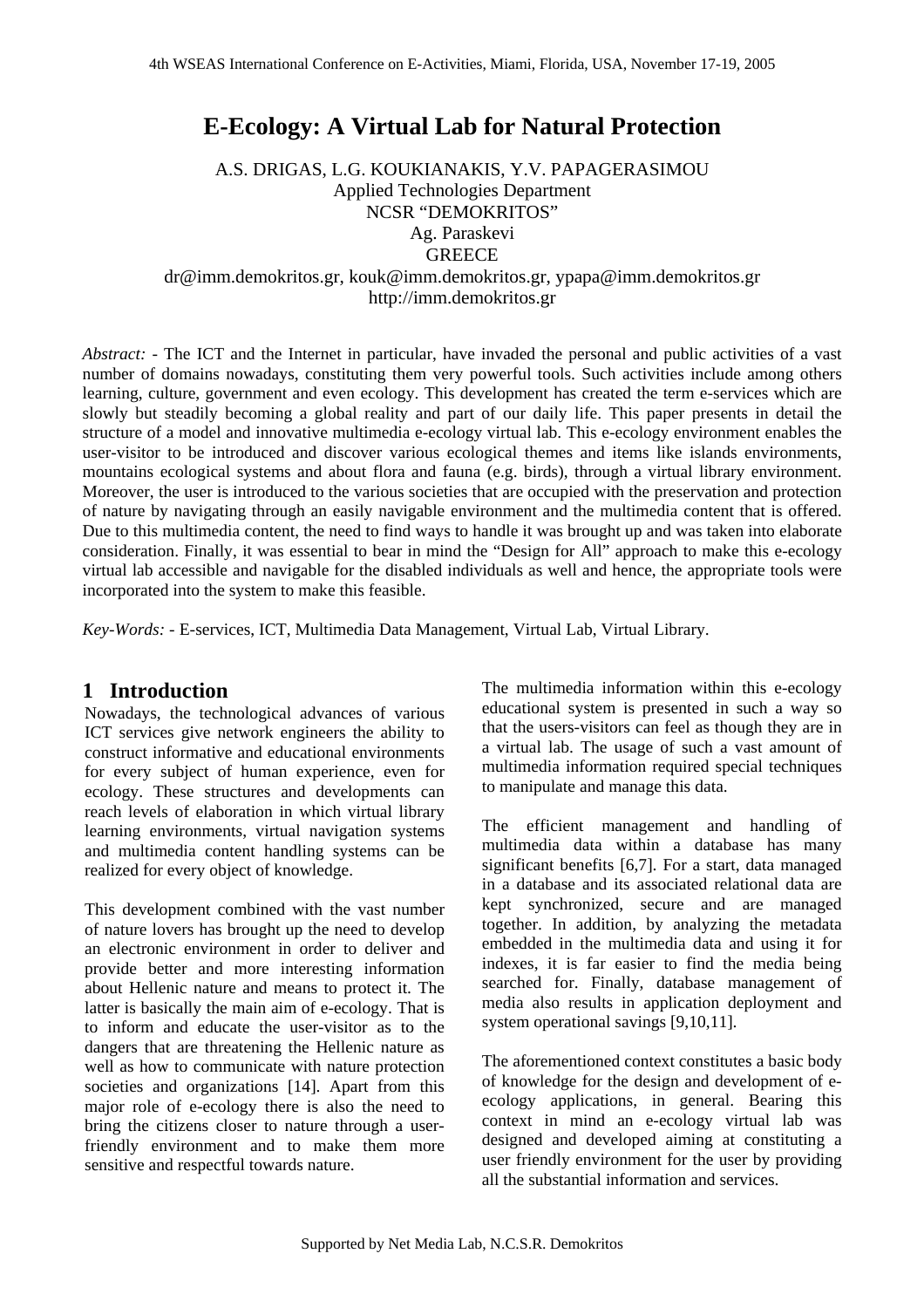# **2 Abstract Level Description**

The e-ecology system consists of four different aspects that had to be taken into consideration, before the development and design of the system. For a start, there was the issue of the structure content of the virtual lab. Moreover, the issues surrounding a virtual lab and a virtual library had to be addressed before moving on to the multimedia data management techniques that were required to handle the mass of multimedia data. Finally, the technologies that would be used were considered.

### **2.1 Structure Content**

Initially, there was the task of accumulating all the required information regarding the scope of the eecology educational system (virtual lab). In other words, information regarding natural protection societies and organizations, information about the flora and fauna of Greece as well as information about the islands of Greece was accumulated and assessed. Following this, the material was sorted and categorized in order to be able to assess the best way to feed the information to the user and make it easily navigable.

The presentation of the information within a virtual lab is materialized bearing always in mind the needs of the user-visitor. The main aim is to render the virtual lab accessible and user friendly to the uservisitor, who will be able to navigate easily and quickly without having to spend time unnecessarily on redundant information. With this context in mind, the virtual lab was divided into four main categories, namely, nature, mountains, islands and birds. Finally, the e-content was embedded into the system.

### **2.2 Virtual Lab/Library**

The idea of a Virtual lab was introduced to enhance the provided services and render the environment more appealing for the user-visitor. A typical virtual laboratory tool usually proposes a simulation allowing distance interaction with the laboratory instruments [1,2]. It aims to make available to the user-visitors an extensive database of valuable information. It replaces physical machines with virtual machines on one host server and eliminates the limitation that users have to complete security exercises on the local operating system [3,4].

Virtual Libraries are directories with resources that administrators have organized in a logical way. They are often referred to as annotated directories as well. It is helpful to think of these specialized

directories as being similar to libraries, because people who are committed to finding the very best resources on the Internet have carefully selected and maintained the resources in a virtual library [5].

### **2.3 Multimedia Data Management**

Multimedia information includes web content such as video, audio and images all of which contain a large amount of embedded information. This complex information is omnipresent on the Internet and hence available to the millions of users. Due to this increase of quality as well as quantity of data, it has become essential to use a digital multimedia content management system that facilitates easy, simple and quick access, browsing, manipulation and secure access of multimedia content through the Internet.

To achieve easy access to the aforementioned embedded information certain tools have been developed to extract the hidden information within the multimedia data, in order for the user to be able to search, access and manipulate it.

In this e-ecology virtual lab a flexible multimedia manipulation technique was used, which treats the embedded semantic information contained in a multimedia document as a first class unit that can be identified and searched for like conventional data. The system allows users to extract automatically and manually the desired information from an image and assign new information to an image [13]. The extracted and assigned information is then entered back into a database which allows other users to efficiently search and query the multimedia information.

Entering the derived or generated data into the database and associating it with the original information gives other users automatic access to the conclusions, thoughts, and annotations of previous users of the information. This ability to add, modify, adjust, enhance information and then share that information with others is a very powerful service. This type of service requires cooperation between the multimedia data handling tools and the information repositories scattered across the network. Generated or extracted information must be deposited and linked with existing information so that future users will not only benefit from the original information but also from the careful analysis and insight of previous users [8,12].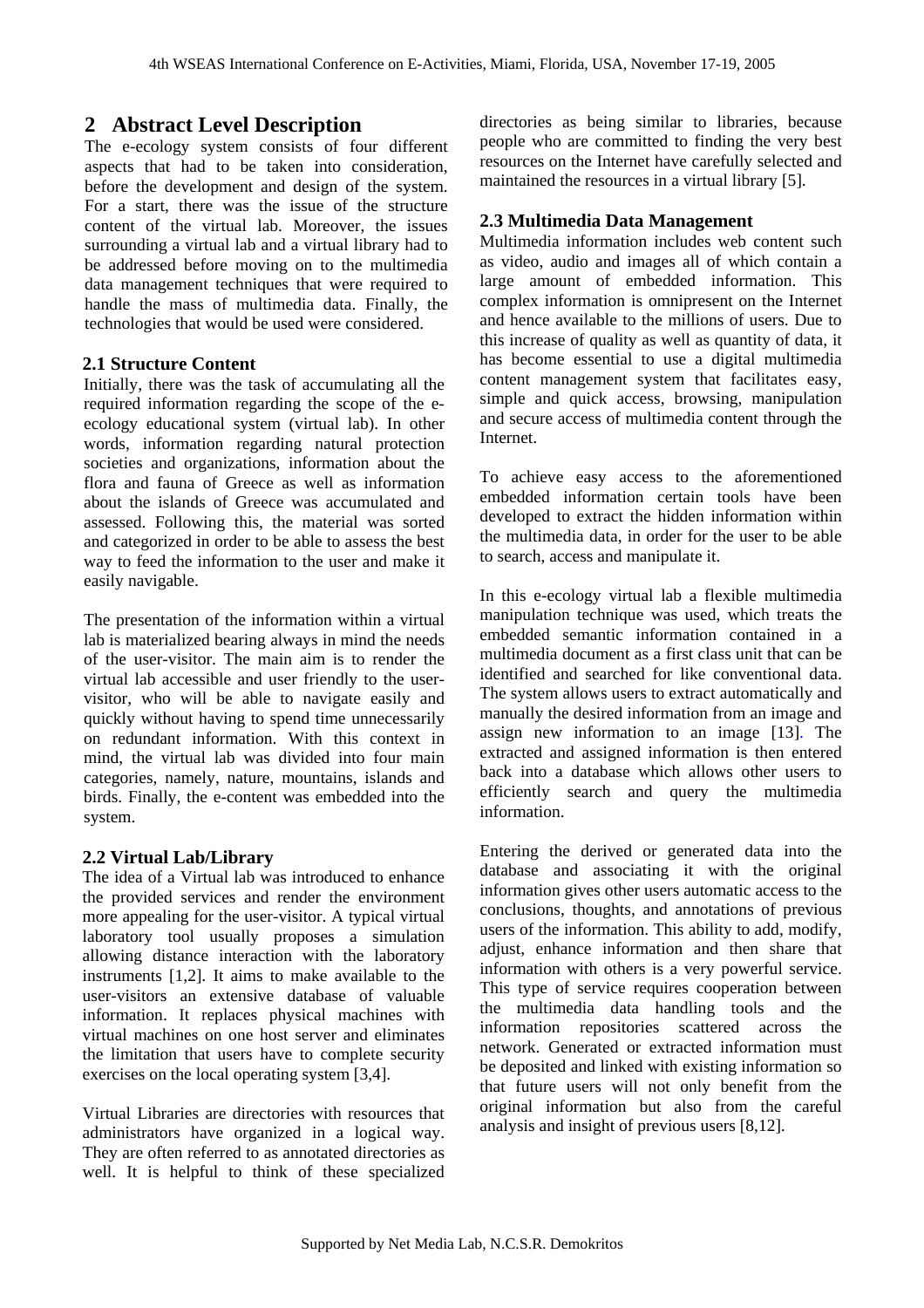### **2.4 Technologies**

The final task had to do with the in depth study of the standards and technologies used for the creation of this virtual lab. Such technologies include HTML for the design of the web pages and the FLASH technology, which was used in order to provide zoom in and zoom out services to individuals with visual impairments [15]. The "design for all" approach was adopted constituting the web environment user friendly equally to disabled individuals as it is for normal citizens.

## **3 System Analysis**

The virtual lab's Main page namely, "E-ecology Services", contains four links, regarding information about nature and ecology, as it can be seen in the following Fig. 1.



Fig. 1: E-ecology Main Menu

All four of these links, will be analyzed in detail, namely, "Nature", "Gr Mountains", "Gr Islands" and finally "Gr Birds".

### **3.1 The Nature Subsystem**

This subsystem presents to the user-visitor well known societies and organisations in Greece whose main target is none other than the protection of the natural environment and the wild life. The aim of this subsystem is to make these societies known on the one hand and on the other to awake the public consciousness and render it more sensitive towards matters of nature.

The provided links contain a great deal of information regarding the work of these societies through extensive articles and photographs as well as information regarding how to become a member. Such societies include the Eco-culture, the Hellenic animal Welfare society, the Greek Bird society, Mountain Wilderness and others.

Apart from the societies, there is another final section regarding a magazine called "Nature and Ecology", where the user-visitor may read selected articles.

### **3.2 The GR Mountains Subsystem**

The GR Mountains subsystem includes photographs of Greek mountains, lakes, rivers national parks forests, life in Greece and flora and fauna in Greece, which are organized in their respective categories.

The subsystem uses the Flash 5.0 technology, easing this way the navigation of the user-visitor. At the top of the page there is a navigation bar indicating the aforementioned categories, where a drop menu appears whenever the user scrolls the mouse on a certain link. This menu indicates the photographs that are presented for the specific category. This constitutes a very convenient and user-friendly navigation approach, as it can be seen in the following figure 2, where the cursor is on the link "Mountains" and a list of all the mountain photographs appears.



Fig. 2: The Gr Mountains Menu

When clicking on one of the links the corresponding mountain photograph appears, as it can be seen in the following figure 3:



Fig 3: The Olympus Mountain

### **3.3 The GR Islands Subsystem**

In this Gr Islands subsystem the user-visitor can be introduced and discover the environment of the Greek Islands through an extensive amount of photographs, which depict the natural beauties of the islands as well as the architectural excellence of these islands (doors, chairs, little churches, colors, stairs). In addition there are links that navigate the user-visitor to interesting textual information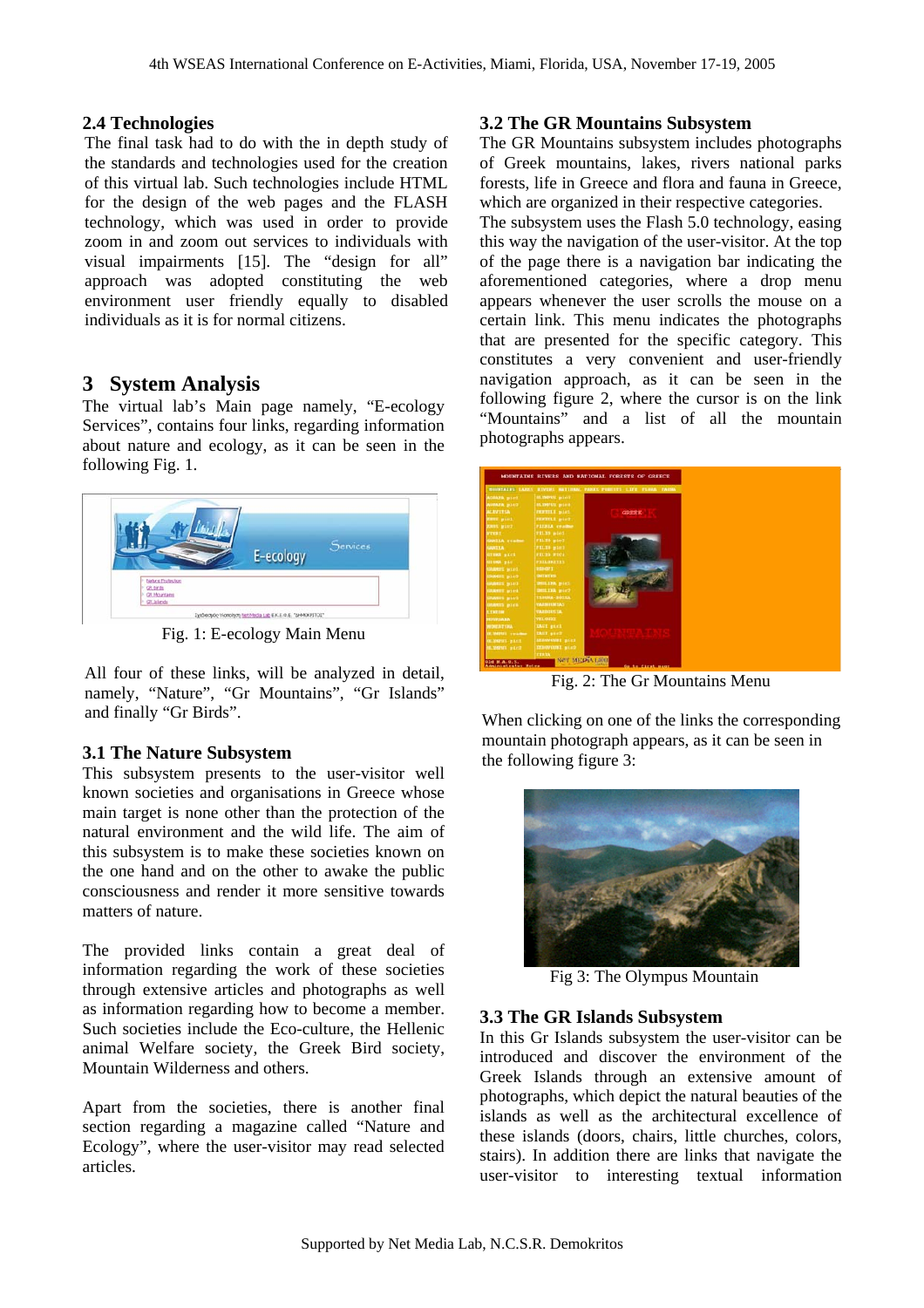regarding the Greek islands. More specifically the choices can be seen in the following figure 4:



This subsystem uses the Flash 5.0 technology also and this can be seen in the most interesting part of this subsystem, which is the "Photo journey of islands'. Upon clicking on the link, a new list appears gradually with different islands. Each one of them has a list of photos. By clicking on the name of photo, a new window opens as in the following figure 5.



Figure 5: A Greek Island

As it was mentioned before, the FLASH technology was used in order to provide zoom in and zoom out services to individuals with visual impairments. By right clicking the mouse and selecting the "zoom in" function, the user views a larger version of the web page, which is depicted in the following Fig.6.



Fig.6: The Zoom-In Service

Reversely, by choosing the zoom out function, the user can view the original version of the web page. The same service applies for all the aforementioned subsystems as well as for the one that follows.

#### **3.4 GR Birds Subsystem**

The GR Birds subsystem presents the birds that live in Greece. In the Main page, the user-visitor finds two links namely, "General Information" and "Birds'. The former, enables the user to access textual and image information regarding wildlife sanctuary, immigration, birds threats or how to study the birds as well as others. With the latter, an alphabetic list appears at the top of the page, whereby by clicking on a certain letter or group of letters, a list of birds whose name begins with those letters appears. This list indicates the links to the bird's corresponding photographs as it can be seen in the following fig. 7.



Hence, the visitor has the possibility to see pictures of a bird as well as a small text with information such as its size, where it lives and what it is eating.

### **4 Conclusion**

Upon the completion of the analysis of this model eecology virtual lab, it becomes apparent that the advantages and benefits of such a task are indeed very attractive.

The transition from traditional ecology to e-ecology gives various societies and organizations that engage in nature protection tasks, the opportunity to disseminate their role and work to a much larger target group and simultaneously adapt to a completely new environment. The communication between these organizations and the common citizens as well as the distribution of the ecological information is strengthened, affecting the sensitivity and activity of more people in ecological matters.